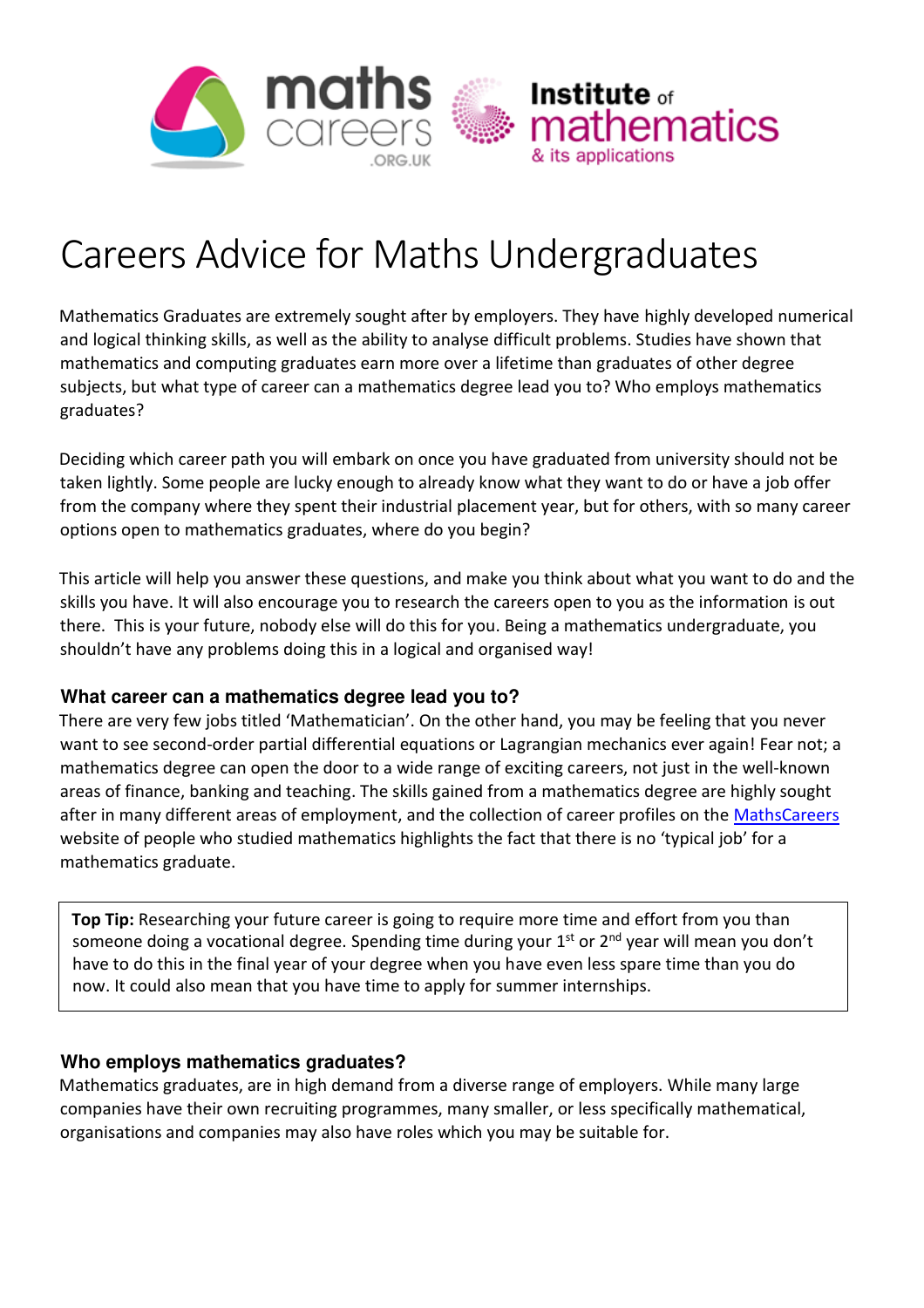## **Examples of careers sectors for mathematics graduates**

Some things to remember about this table:

- This table is far from being a complete list of the different types of roles open to a mathematics graduate.
- According to the Prospects website, having a degree in mathematics will increase your chances of obtaining most of these roles.

#### **Misconception: I need to look for a maths focused company at a careers fair**

Maths graduates work in a huge number of different sectors. This means that you can mix and match some of the jobs listed and the careers sectors. For example, you could be in a finance or data science role at an engineering company. When you visit a careers fair, make sure that you speak to a wide range of different companies, asking them about the types of roles which they have on offer. You might be surprised about what you find out.

### **Careers Open to Mathematics Graduates**

| <b>Sector</b>         | <b>Jobs</b>                    | <b>Example Employers</b>   | <b>Websites</b>                      |
|-----------------------|--------------------------------|----------------------------|--------------------------------------|
|                       | Market Researcher              | <b>IMS Research</b>        | The Market Research Society          |
| Advertising &         | Marketing                      | Knapp Goodwin              |                                      |
| Marketing             | <b>Advertising Account</b>     |                            | <b>Institute of Practitioners in</b> |
|                       | Planner                        |                            | <b>Advertising</b>                   |
|                       | Social Researcher              |                            |                                      |
|                       | Management Consultant          | Cap Gemini                 | <b>Operational Research Society</b>  |
|                       | Logistics Officer              | Wincanton                  |                                      |
| <b>Business &amp;</b> | Retail Merchandiser/Buyer      | Arcadia Group Ltd          | The Chartered Institute of           |
| Operational           | <b>Transport Planner</b>       | The Highways Agency        | <b>Logistics and Transport</b>       |
| Research              | <b>Human Resources Officer</b> | Smith Institute            |                                      |
|                       | <b>Business Analyst</b>        |                            | <b>Chartered Institute of</b>        |
|                       |                                |                            | <b>Personnel and Development</b>     |
|                       | Defence Analyst                | Dstl                       | FastStream                           |
|                       | <b>Statistical Officer</b>     | <b>ONS</b>                 |                                      |
| Civil Service         | Cryptologist                   | <b>GCHQ</b>                | <b>Government Operational</b>        |
|                       | <b>Operational Researcher</b>  | <b>GORS</b>                | <b>Research Service</b>              |
|                       | Statistician                   | GSS                        | (GORS)                               |
| Data Science          | Data Scientist                 | Most large organisations   | <b>Prospects</b>                     |
|                       | Data Analyst                   | want data scientists -     |                                      |
|                       |                                | e.g. retail, airlines, NHS |                                      |
|                       | Teacher/lecturer               | Primary                    | <b>Get into teaching</b>             |
|                       |                                | Secondary                  |                                      |
| Education             |                                | <b>Further Education</b>   |                                      |
|                       |                                | Universities               |                                      |
|                       | Aerodynamicist                 | Rolls Royce                | <b>Careers in Aerospace</b>          |
|                       | <b>Aeronautical Engineer</b>   | <b>Thales</b>              |                                      |
|                       | <b>Communications Engineer</b> | Vodafone                   |                                      |
| Engineering           | <b>Quantity Surveyor</b>       | Ove Arup                   |                                      |
|                       | Project Engineer               | QinetiQ                    |                                      |
|                       | Civil Engineer                 | <b>Red Bull Racing</b>     |                                      |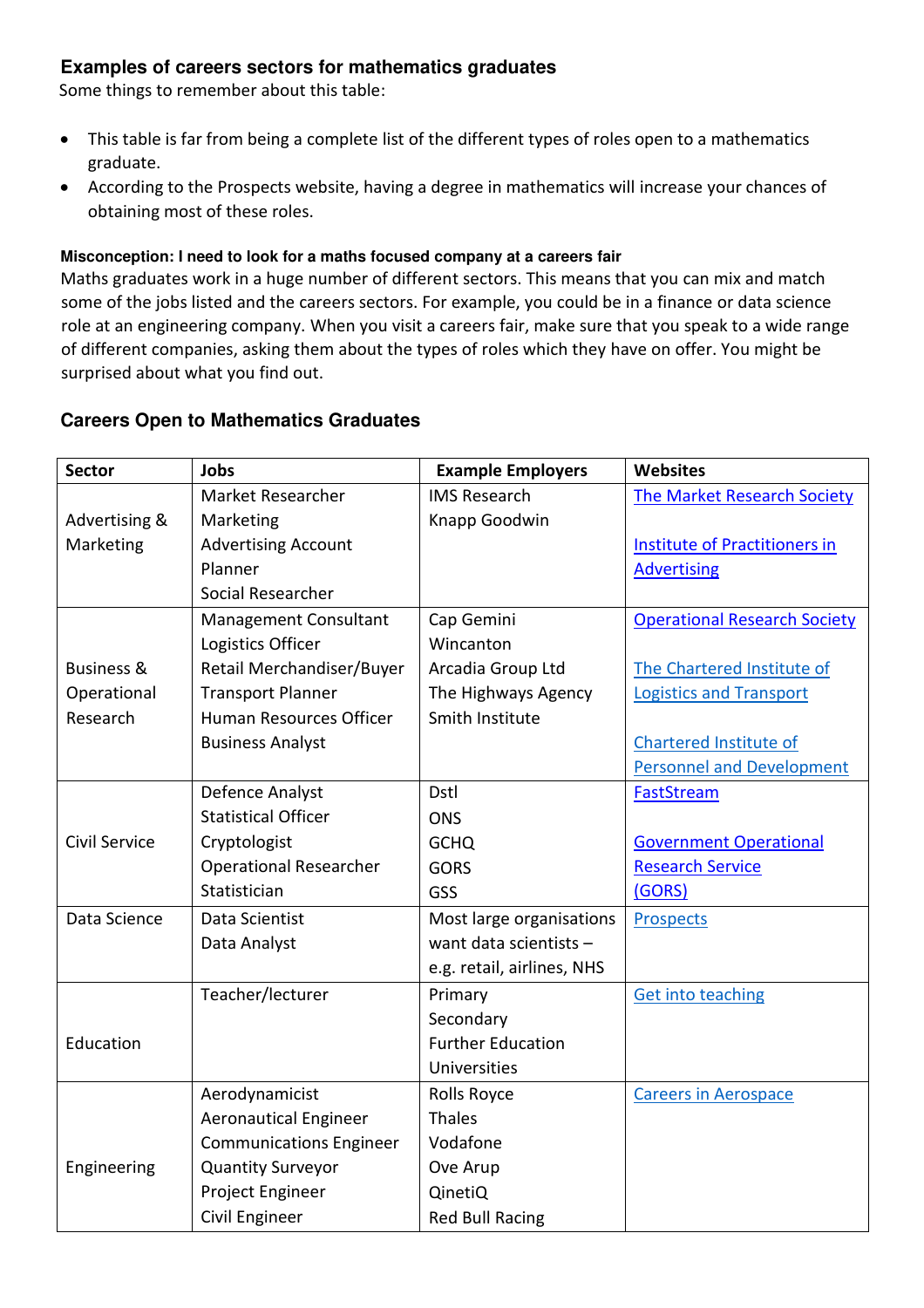|                | <b>Mechanical Engineer</b>      | <b>British Energy</b>           |                                   |
|----------------|---------------------------------|---------------------------------|-----------------------------------|
|                | <b>Electrical Engineer</b>      |                                 |                                   |
|                | Thermal/Hydraulic Engineer      |                                 |                                   |
|                |                                 |                                 |                                   |
|                | Auditor                         | <b>National Audit Office</b>    | <b>Association of Corporate</b>   |
|                | <b>Banker</b>                   | JP Morgan Chase                 | <b>Treasurers</b>                 |
|                | <b>Chartered Public Finance</b> | PricewaterhouseCoopers          |                                   |
|                | Accountant                      | <b>Deloitte</b>                 | The Institute of Chartered        |
|                | <b>Chartered Accountant</b>     | Ernst & Young                   | <b>Accountants in England and</b> |
| Finance &      | <b>Tax Advisor</b>              | <b>HM Revenue &amp; Customs</b> | <b>Wales</b>                      |
| <b>Banking</b> | Tax Inspector                   | <b>KPMG</b>                     |                                   |
|                | <b>Investment Banker</b>        | Bank of England                 |                                   |
|                | Financial                       | Deutsche Bank                   |                                   |
|                | <b>Advisor City</b>             | Citigroup                       |                                   |
|                | Trader                          | <b>HSBC</b>                     |                                   |
|                | <b>Merchant Banker</b>          | <b>Grant Thornton</b>           |                                   |
|                | <b>Investment Analyst</b>       | <b>HBOS Plc</b>                 |                                   |
|                | Corporate Treasurer             |                                 |                                   |
|                | <b>Commodity Broker</b>         |                                 |                                   |
|                | Actuary                         | <b>AXA</b>                      | <b>The Actuarial Profession</b>   |
|                | <b>Insurance Analyst</b>        | Aviva                           |                                   |
|                | Insurance Underwriter           | Legal & General                 | <b>The Chartered Insurance</b>    |
|                | <b>Insurance Broker</b>         | Prudential                      | Institute                         |
| Insurance &    | Insurance Account Manager       | Lloyds of London                |                                   |
| <b>Risk</b>    | Insurance Claims Inspector      | <b>Standard Life</b>            |                                   |
|                | <b>Credit Analyst</b>           | Aon                             |                                   |
|                | <b>Pensions Advisor</b>         | Pearl Group                     |                                   |
|                | <b>Financial Risk Analyst</b>   | Schroders                       |                                   |
|                | Computer Game Designer          | Eidos Interactive               | <b>British Computer Society</b>   |
|                | Computer Programmer             | <b>IBM</b>                      |                                   |
|                | Software Developer              | Havok                           |                                   |
|                | Multimedia Programmer           | Oracle                          |                                   |
|                | Database Administrator          | <b>Hewlett Packard</b>          |                                   |
| IT&            | <b>Applications Developer</b>   | Sun Microsystems                |                                   |
| Computers      | <b>IT Consultant</b>            | <b>ANSYS Europe Ltd</b>         |                                   |
|                | Network Engineer                | Tessella                        |                                   |
|                | Software Engineer               | Logica                          |                                   |
|                | <b>Systems Analyst</b>          | <b>Siemens</b>                  |                                   |
|                | Systems Developer               | Fujitsu Europe Ltd              |                                   |
|                | Statistician                    | GlaxoSmithKline                 | <b>Royal Statistical Society</b>  |
|                | <b>Statistical Programmer</b>   | Johnson & Johnson               |                                   |
| Medicine and   | <b>Biometrist</b>               | Pfizer                          | <b>Statisticians in the</b>       |
| Health         | Data Analyst                    | AstraZeneca                     | <b>Pharmaceutical Industry</b>    |
|                | <b>Biomedical Engineer</b>      | <b>NHS</b>                      |                                   |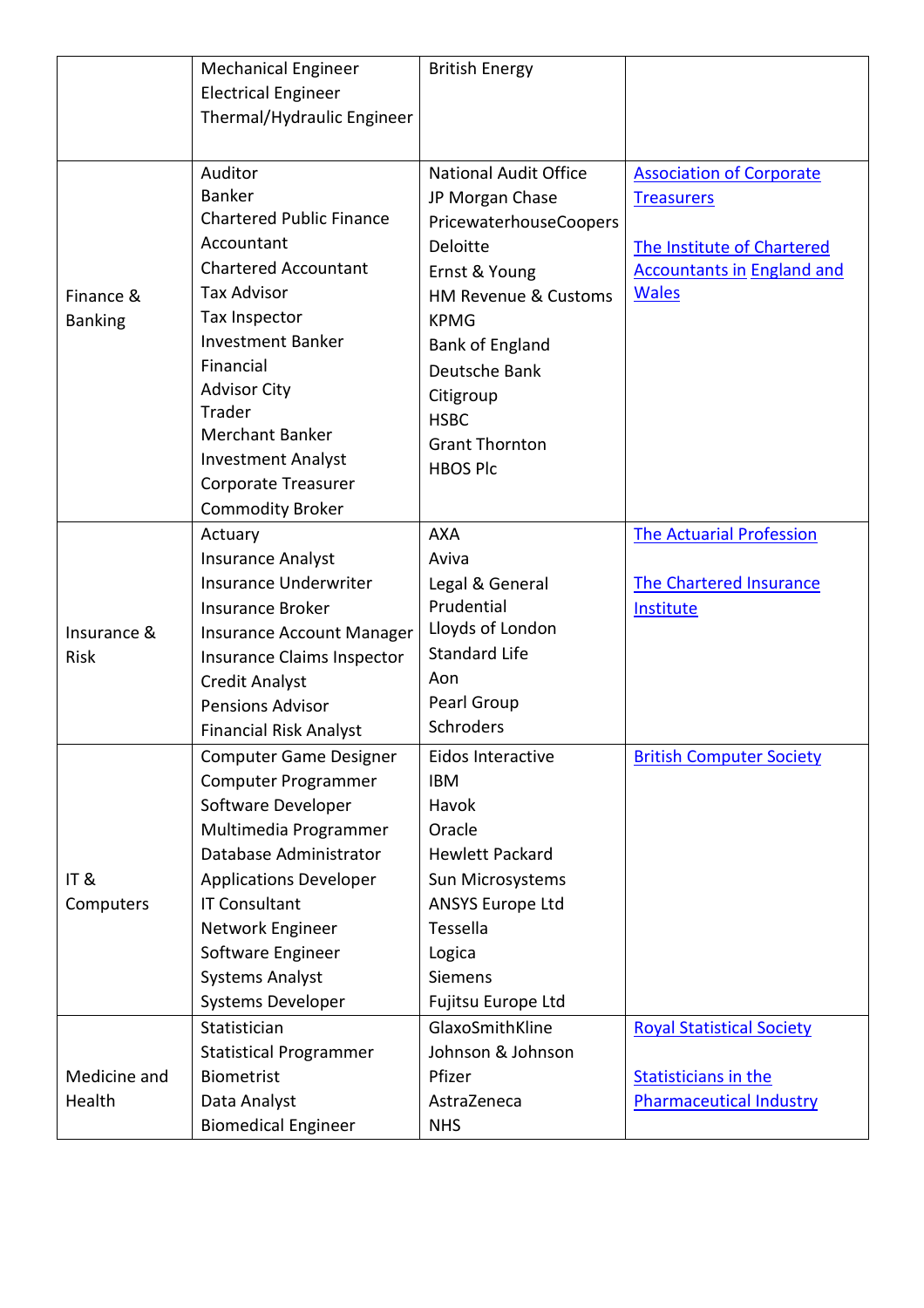|                 | Cartographer                      | <b>Ordnance Survey</b>    | <b>The British Cartographic</b>    |
|-----------------|-----------------------------------|---------------------------|------------------------------------|
|                 | Hydrographic surveyor             | Port of London Authority  | Society                            |
|                 | Land/geomatics Surveyor           | <b>Global Surveys</b>     |                                    |
|                 | Hydrologist                       | <b>Environment Agency</b> | <b>International Federation of</b> |
|                 | Seismic Interpreter               | <b>BP</b>                 | Hydrographic                       |
| The Natural     | Petroleum Engineer                | Schlumberger              | <b>Societies</b>                   |
| and Life        | Geophysical Data Processor        | Institute of Food         |                                    |
| <b>Sciences</b> | Biomathematician                  | Research                  |                                    |
|                 | Meteorologist                     | The Met Office            |                                    |
|                 | Oceanographer                     | Proudman                  |                                    |
|                 | <b>Research Scientist (Maths)</b> | Oceanographic             |                                    |
|                 |                                   | Laboratory                |                                    |

**Check out the [career profiles](http://www.mathscareers.org.uk/profile/) for examples of most of these roles.** 

## **Skills wanted by employers**

What is it that employers are looking for from graduates? Thanks to the *Education & Skills Survey 2008,* we now know! When asked to select their top three factors they consider when recruiting graduates, board executives said:

- 1. Positive attitude and employability skills (see below).
- 2. Work experience or an industrial placement year.
- 3. Degree subject studied.

This means that being good at maths is only part of the picture when it comes to getting a job.

| Self-management                             | Readiness to accept responsibility, flexibility, time management, readiness to<br>improve own performance                                                                                                                                                    |
|---------------------------------------------|--------------------------------------------------------------------------------------------------------------------------------------------------------------------------------------------------------------------------------------------------------------|
| Team working                                | Respecting others, co-operating, negotiating/persuading, contributing to<br>discussions                                                                                                                                                                      |
| <b>Business and</b><br>customer awareness   | Basic understanding of the key drivers for business success and the need to<br>provide customer satisfaction                                                                                                                                                 |
| Problem solving                             | Analysing facts and circumstances and applying creative thinking to develop<br>appropriate solutions                                                                                                                                                         |
| Communication and<br>literacy               | Application of literacy, ability to produce clear, structured written work and oral<br>literacy, including listening and questioning                                                                                                                         |
| Application of<br>numeracy                  | Manipulation of numbers, general mathematical awareness and its application in<br>practical contexts                                                                                                                                                         |
| Application of<br>information<br>technology | Programming skills can be extremely important for many jobs. Graduates who<br>have good programming skills alongside a strong maths background will be in high<br>demand. There are however some employers who will teach you programming<br>once you start. |
|                                             | Other IT skills are also important such as being competent at using Excel and Word.                                                                                                                                                                          |

## Employability skills (as defined in the *Education & Skills Survey 2008)*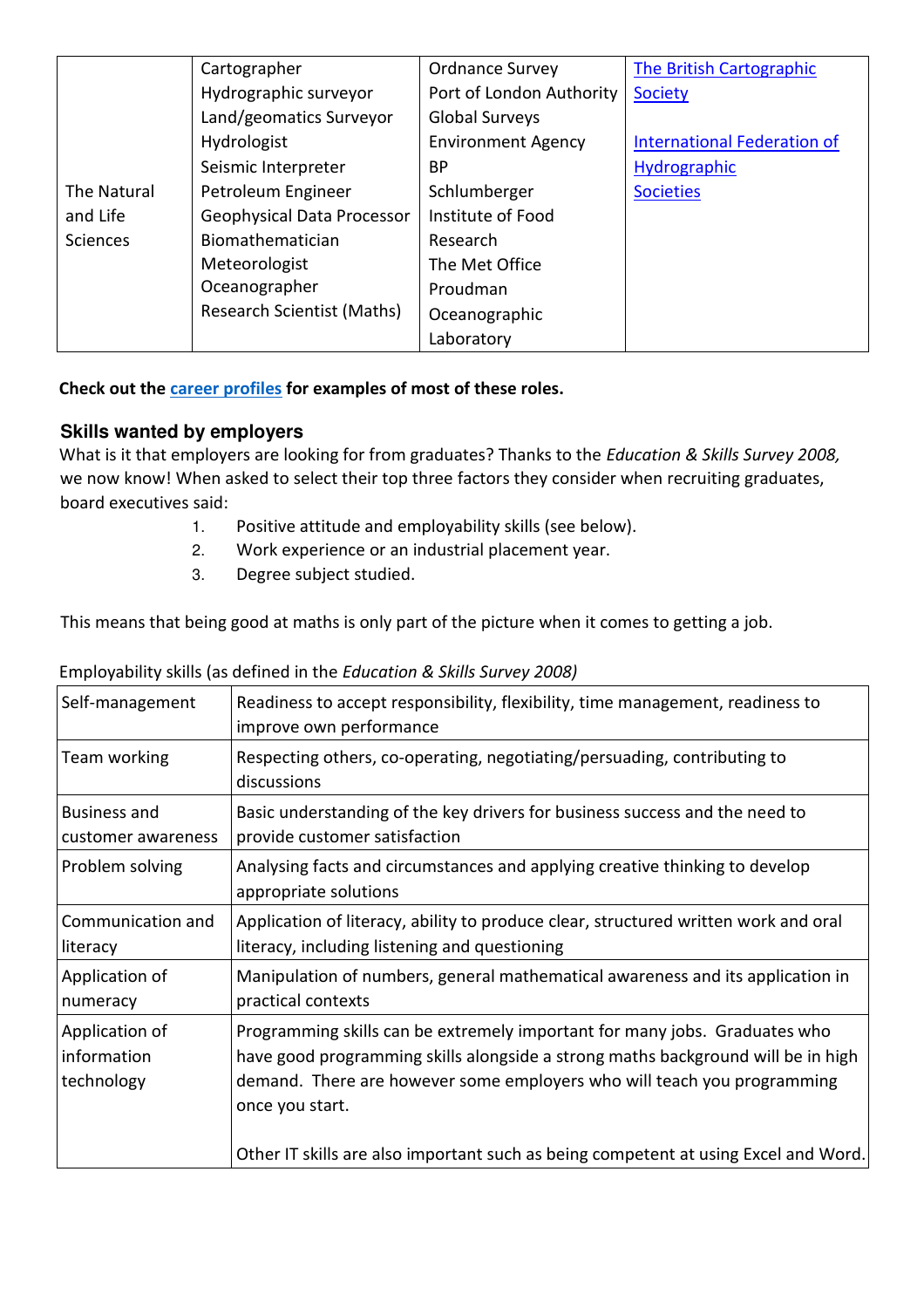Employers are also looking for graduates to have business awareness and knowledge of their chosen career. However, the report also tells us that employers are concerned about the quality of graduates, believing that too many graduates do not have adequate employability skills that all businesses need.

*The message to students and universities is clear: while obtaining a good degree result is important, it must be achieved alongside the development of valuable softer skills to make the most of their opportunities after graduation.* 

*Education & Skills Survey 2008, CBI/Edexcel* 

# **Skills gained from other areas of life**

We are aware that a mathematics degree might not provide the opportunity to develop certain skills that are handy in the workplace, such as team work and giving presentations. If you find this to be the case, look to part-time work, placement years, membership of societies and volunteering you have undertaken for more examples of where you have demonstrated your skills. For example, being commodore of the Sailing Club would demonstrate your leadership skills and a project you were involved in during your placement year will demonstrate your team working skills in the working environment.

**Top Tip:** Demonstrating your skills from a variety of areas of your life will make you seem more interesting to an employer (not a maths geek in sight!)

**Top Tip:** Remember to use the best and most relevant examples you have for each job you apply for.

This preparation will help you to clarify in your own mind the skills you have gained from your mathematics degree and recognise the skills an employer is looking for. It can help you when filling in job applications or writing a cover letter for your CV and you will also have good examples ready to fire back with at interviews. After all, this is how employers are able to determine the best candidates for the job and it is your opportunity to sell yourself!

# **Some More Advice - Where do I begin my job hunt?**

 $\overline{\phantom{a}}$ 

The best place to start is with you! You need to figure out what you enjoy doing, what you want out of a job, and what skills you have to offer employers. The **Prospects** website has [Prospects](https://www.prospects.ac.uk/planner) Planner, a tool designed to match your degree subject, skills, interests and motivations to jobs in different career sectors. This may provide a useful starting point as you will decide how important different skills are to you in a job.

Also think about the type of employer you would like to work for. Would you like to work for a big organisation or a smaller company? Would you like to join a graduate development scheme? What about a career that uses the area of mathematics that you took during your degree that you enjoyed or were good at?

**Top Tip:** If you decide on your career early enough, you may be able to take modules available to you that will give you the skills you need, such as programming skills or advanced statistics.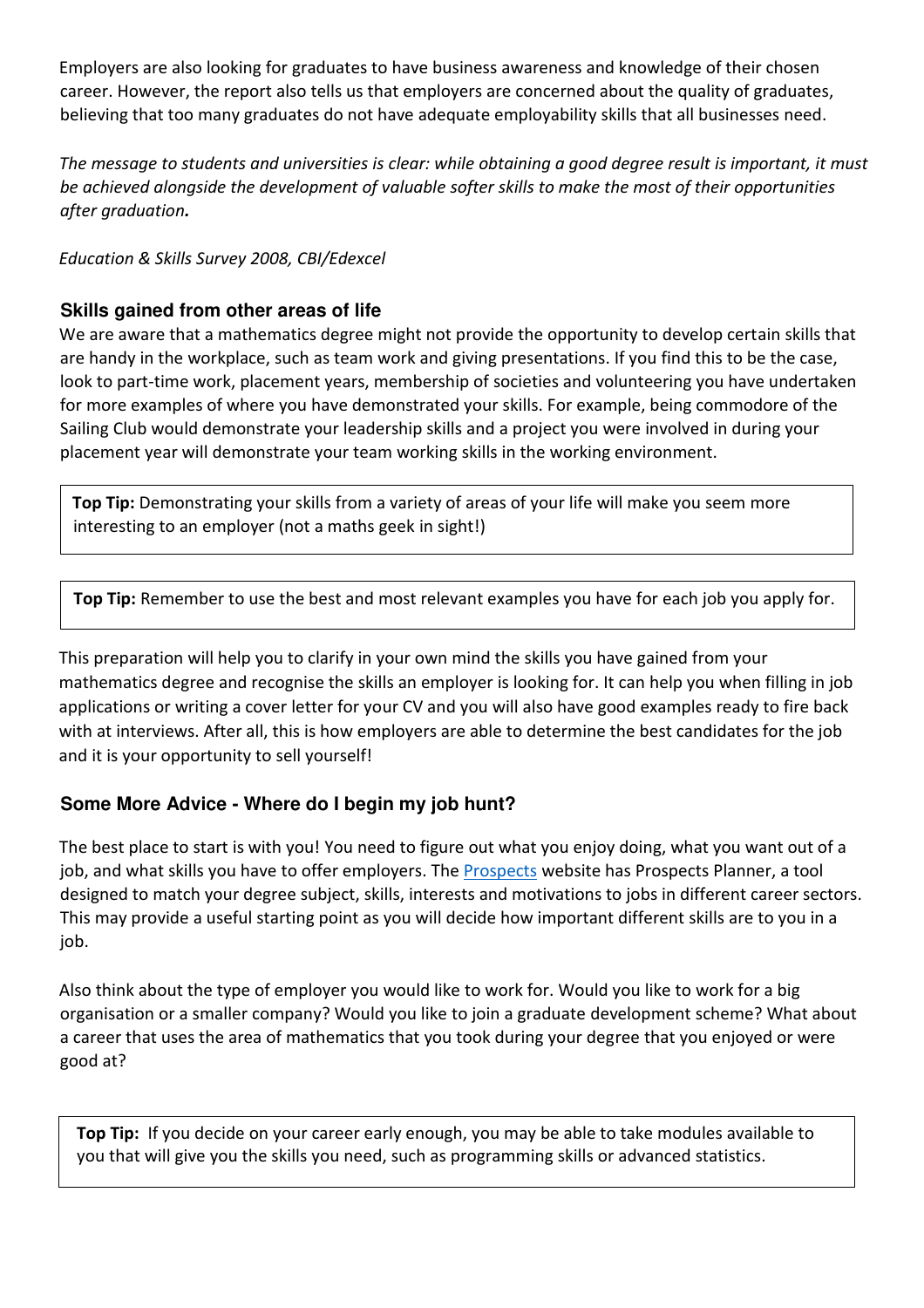## **Researching your career**

Now you know what careers are open to a mathematics graduate, you know where to look in your university's career service for more information about the different career sectors, careers available and employers to see what appeals to you. Websites such as [Prospects,](https://www.prospects.ac.uk/) TargetJob[s,](http://www.get.hobsons.co.uk/) [Gradcracker](https://www.gradcracker.com/) and [Milkround.com](http://www.milkround.com/) can provide you with a wealth of information as well.

**Top Tip:** By looking at the current job vacancies on these websites before your final year, you will see which roles might interest you.

The [Society for Industrial and Applied Mathematics](http://www.siam.org/) (SIAM) has also produced a guide to *[Careers in Applied](http://www.siam.org/careers/thinking/pdf/brochure.pdf)  [Math](http://www.siam.org/careers/thinking/pdf/brochure.pdf)*, which identifies the career opportunities open to people with mathematical talent and training. It is aimed at people in the U.S. however it is still useful for ideas.

# **Further Study**

 $\overline{\phantom{a}}$ 

Choosing to undertake further study after your degree can help you with your future career, but it can also be expensive and more demanding than an undergraduate degree. As further study requires you to specialise in a subject, you need to be absolutely sure that this is the path for you and that you will benefit from this option. So if you were planning on further study because you are unsure of what career is for you, then you might want to reconsider.

Some reasons for choosing further study include:

- A requirement to have a professional qualification, e.g. teaching.
- It is expected that you will have a higher degree, e.g. an academic researcher.
- Further study can allow you to change direction to a career sector that your mathematics degree may not have covered (known as a conversion course).
- You really enjoyed your mathematics degree and wish to specialise in one area of mathematics in particular.
- A masters or PhD could give you the edge in a competitive career.

**Top Tip:** The Prospects website or [FindaMasters.com](http://www.findamasters.com/firstmain.asp) can help you find out what masters courses are out there.

## **Use the services offered by your University's careers service**

The careers service at your university will not only have information on careers and employers, but they will also offer you help with your CV and completing job applications, which can help you over the first hurdle of job hunting, getting an interview! The careers service can also help you brush up on your interview techniques. Careers advisors should be able to provide you with more tailored advice when you have more of an idea of what you would like to do for a career.

## **Professional Societies and Mathematics Organisations**

## **Join a Professional Society**

Professional societies can recognise experience and skills you have gained in your career by the different grades of membership they offer. This not only tells employers that you are qualified in your subject, but that you have also reached a certain benchmark in your career.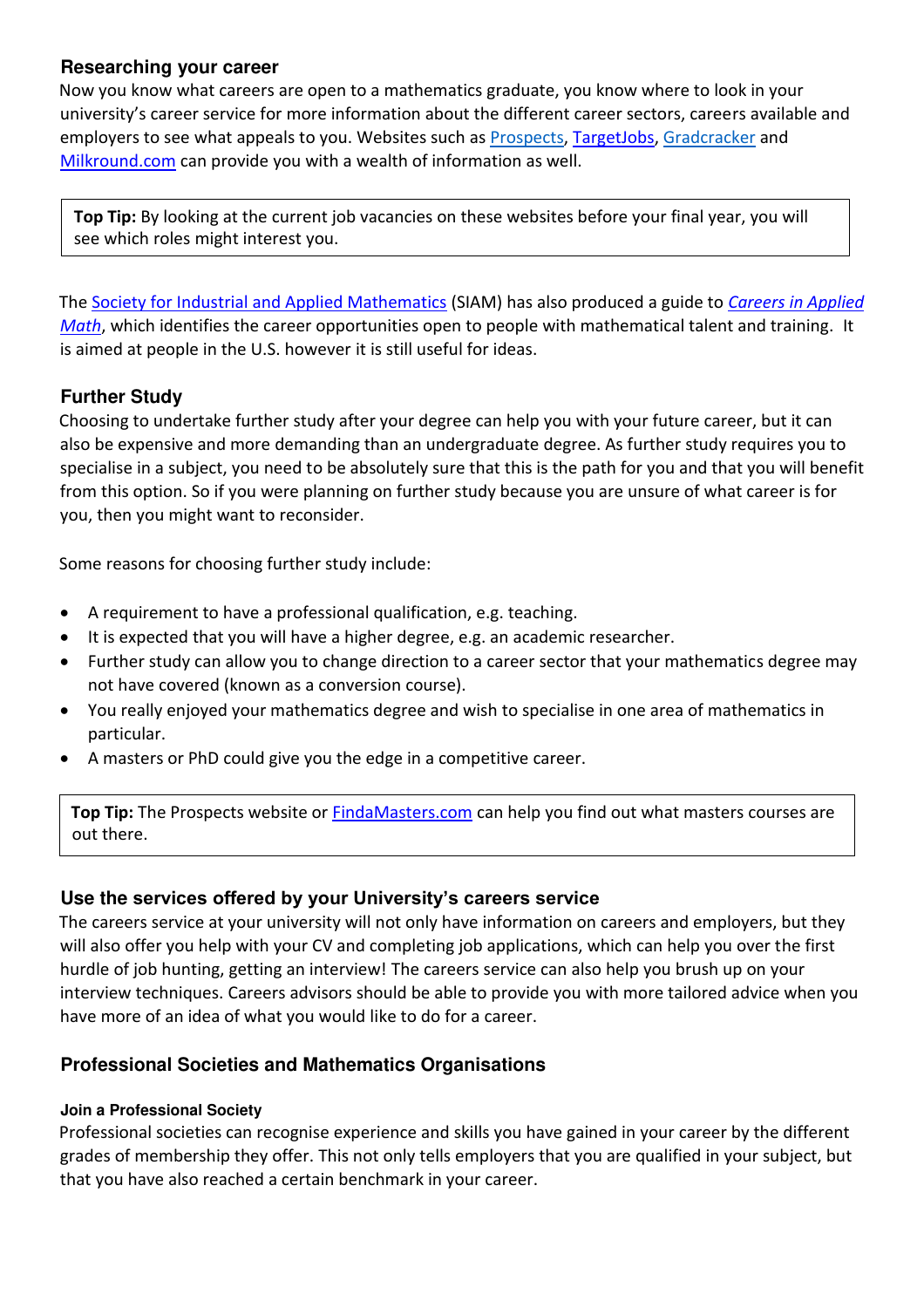Interestingly, membership of a professional society and holding a professional qualification can help you earn more. Research commissioned by the Consultative Committee for Professional Management Organisations found that such individuals earn on average £152,000 more over a lifetime (£81,000 from holding a professional qualification and £71,000 from being a member of a professional society). Their chances of being employed also increase by 9% because of the transferable skills on offer. Just goes to show that employers value highly the skills developed by professional societies. You will also get the attraction of letters after your name and the benefit it will bring to your CV.

The main Professional Body for mathematicians working in business or industry is the *Institute of Mathematics and its Applications* (IMA). Many Academic mathematicians working in universities are also active members of the IMA.

**Top Tip:** [Student membership](https://ima.org.uk/support/student/student-undergraduate/) of the IMA only costs £10 per year, and will look really good on job applications.

## **What is the Institute of Mathematics and its Applications (IMA)?**

All mathematics graduates, and individuals with an appreciation of mathematics, are welcome to join the IMA; the professional and learned society for qualified and practising mathematicians. The IMA promotes mathematics in commerce, education, industry, the public sector, and research. The IMA is the only organisation to award the Chartered Mathematician (CMath) designation.

### **Why should I join the IMA?**

What better way to demonstrate your commitment to your career and mathematics than by joining a mathematics organisation.

The benefits for becoming a member of the IMA are:

- Recognition of qualifications and experience through the use of post nominals; designatory letters for Associate Members (AMIMA), Members (MIMA) and Fellows (FIMA).
- Stand out from the crowd by gaining the Chartered Mathematician designation.
- Help achieving the CMath designation through the Initial Professional Development Scheme, the Graduate Training Scheme and the Programme Approval scheme.
- Chartered Mathematics Teacher and Chartered Scientist designations also available.
- Keep up-to-date with developments in mathematics through the IMA's publication *Mathematics Today* (six issues per year).
- Attend Early Career Mathematicians' conferences.
- Engage with your local branch.
- Opportunity to record your continuing professional development.
- Reduced rates for members at IMA conferences and to IMA journal subscriptions.

#### **What is the Chartered Mathematician designation?**

Graduating from university doesn't mean that your education ends there. To help you do your job better, you will need to stay up-to-date with developments in your field (known as professional development). The CMath designation recognises not only your academic qualification but also your professional development.

Being a Chartered Mathematician will:

Identify you as being at the forefront of your profession.